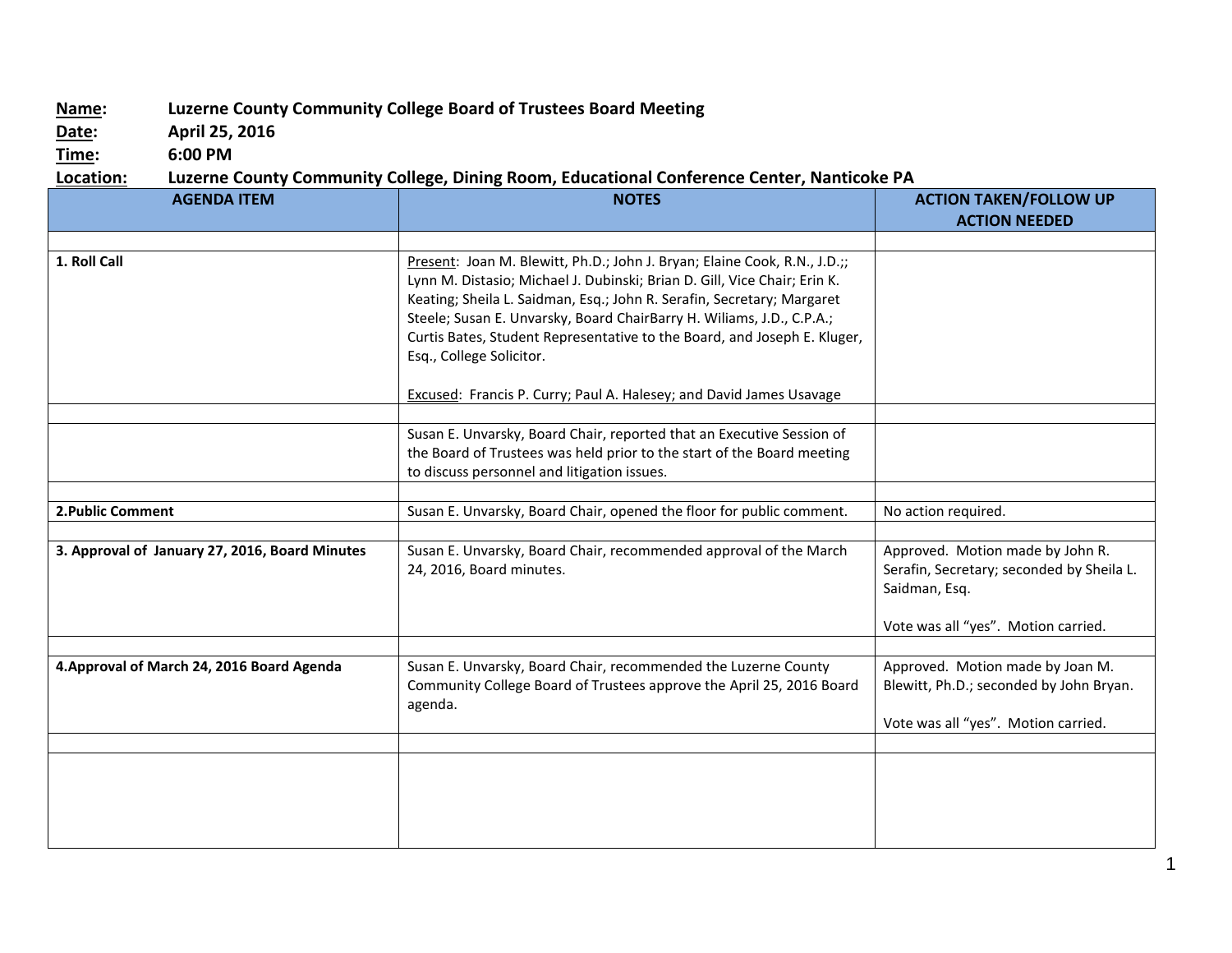| 5. Report of Officers and Agents | President Leary reported the College hosted its Annual Legislative                                                                       |  |
|----------------------------------|------------------------------------------------------------------------------------------------------------------------------------------|--|
| President's Report<br>$\circ$    | Information Session and Breakfast on Friday, April 15 <sup>th</sup> with                                                                 |  |
|                                  | approximately 60 people in attendance including trustees, Foundation                                                                     |  |
|                                  | Board members, state and federal legislators or their representatives,                                                                   |  |
|                                  | staff and students.                                                                                                                      |  |
|                                  |                                                                                                                                          |  |
|                                  | This year the program was conducted by Sean Reilly 2016, President of                                                                    |  |
|                                  | the Student Government Association and the student speaker was                                                                           |  |
|                                  | Trustee Curtis Bates. Both students did an outstanding job.                                                                              |  |
|                                  |                                                                                                                                          |  |
|                                  | Presenters included Kim Hawk, Human Resource Manager at Grenier<br>Packaging in Pittston who talked about the Grenier Gold Program which |  |
|                                  | involves a partnership with Luzerne County Community College that                                                                        |  |
|                                  | combines a two year technical degree with a three year paid                                                                              |  |
|                                  | apprenticeship leading to employment with the company. Grenier is an                                                                     |  |
|                                  | international company that manufactures plastic containers and they                                                                      |  |
|                                  | are working with LCCC for classes leading to an Advanced Mechatronics                                                                    |  |
|                                  | degree.                                                                                                                                  |  |
|                                  |                                                                                                                                          |  |
|                                  | Elizabeth Bolden, Executive Director & CEO of the PA Commission for                                                                      |  |
|                                  | Community Colleges represented the State's 14 community colleges.                                                                        |  |
|                                  |                                                                                                                                          |  |
|                                  | Special thanks to Lynn Distasio and Brian Gill for taking part in the                                                                    |  |
|                                  | program and to everyone who attended this very successful event which                                                                    |  |
|                                  | provides us with an opportunity to interact with and exchange ideas and                                                                  |  |
|                                  | information with the legislators.                                                                                                        |  |
|                                  | Trustee Distasio extended her thanks and appreciation to everyone who                                                                    |  |
|                                  | attended the Legislative Breakfast. Our voice was unified, having one                                                                    |  |
|                                  | voice with everyone around the table. Special thanks was extended to                                                                     |  |
|                                  | Trustees Michael Dubinski, John Bryan, Margaret Steele, Paul Halesey,                                                                    |  |
|                                  | Brian Gill, Vice Chair, and Board Chair Susan E. Unvarsky for attending.                                                                 |  |
|                                  | Trustee Distasio stated the event was very successful, many legislators                                                                  |  |
|                                  | and community leaders stayed after the breakfast having a strong                                                                         |  |
|                                  | conversation about where the school is going and where the funding is                                                                    |  |
|                                  | coming from. Once again, Trustees Distasio thanked Sean Reilly who did                                                                   |  |
|                                  | an outstanding job as MC and Student Representative to the Board                                                                         |  |
|                                  | Curtis Bates.                                                                                                                            |  |
|                                  |                                                                                                                                          |  |
|                                  |                                                                                                                                          |  |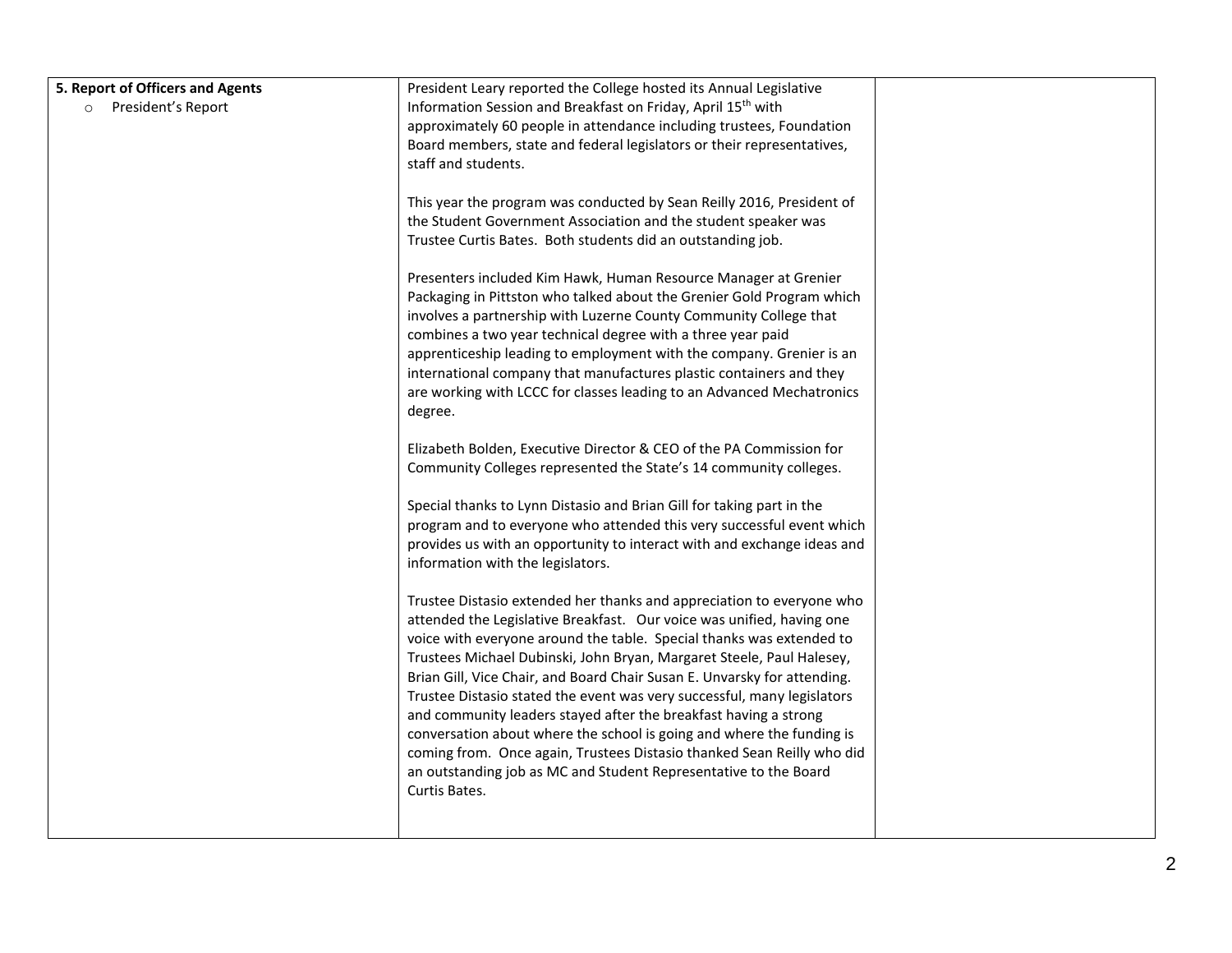| President Leary was pleased to announce that the Pennsylvania<br>Community Colleges have received an increase of 5% in the state<br>allocation for the current fiscal year ending June 30, 2016. This increase<br>equates to a sum of approximately \$500,000 for Luzerne County<br>Community College.<br>President Leary reported, in honor of our celebration of Community<br>College month, as we do each year, tonight we celebrate what<br>community colleges are all about - our students and their<br>achievements.<br>At this time President Leary invited Board Chair Unvarsky to join him in<br>recognizing Luzerne County Community College's student leaders who<br>are in attendance as we commend each of them for their dedication and<br>commitment to their education and the outstanding leadership and<br>sportsmanship skills they have demonstrated through their various<br>committees, athletics and activities. |  |
|-----------------------------------------------------------------------------------------------------------------------------------------------------------------------------------------------------------------------------------------------------------------------------------------------------------------------------------------------------------------------------------------------------------------------------------------------------------------------------------------------------------------------------------------------------------------------------------------------------------------------------------------------------------------------------------------------------------------------------------------------------------------------------------------------------------------------------------------------------------------------------------------------------------------------------------------|--|
| Curtis Bates, Student Representative to the LCCC Board of Trustees<br>Richelle Hess, All-Pennsylvania Academic Team, Vice President of Service,<br>Theta Kappa Chapter, Beta lota Rho                                                                                                                                                                                                                                                                                                                                                                                                                                                                                                                                                                                                                                                                                                                                                   |  |
| Sean Kyle Reilly, President, Student Government Association                                                                                                                                                                                                                                                                                                                                                                                                                                                                                                                                                                                                                                                                                                                                                                                                                                                                             |  |
| Curtis Bates, Vice President, Student Government Association<br>Richelle Hess, Vice President of Fellowship, LCCC Chapter of Phi Theta Kap                                                                                                                                                                                                                                                                                                                                                                                                                                                                                                                                                                                                                                                                                                                                                                                              |  |
| Hallie Withhar, President of Great Expectorations Respiratory Therapy<br>Club.<br>Amanda Simonson, Vice President of Great Expectorations Respiratory<br>Therapy Club<br>Jessica Evans, Secretary of Great Expectorations Respiratory Therapy Club                                                                                                                                                                                                                                                                                                                                                                                                                                                                                                                                                                                                                                                                                      |  |
| Megan McFadden, President of the LCCC Pastry Arts Club<br>Marquis Morris, Vice President of the LCCC Pastry Arts Club<br>Cassandra Swan, Secretary of the LCCCPastry Arts Club<br>Gabriela Luna, Treasurer of the LCCC Pastry Arts Club<br>Richelle Hess, President of the LCCC Art Club<br>Jeremy Nenstiel, Vice President of the LCCC Student Alliance for<br><b>Equality Club</b>                                                                                                                                                                                                                                                                                                                                                                                                                                                                                                                                                    |  |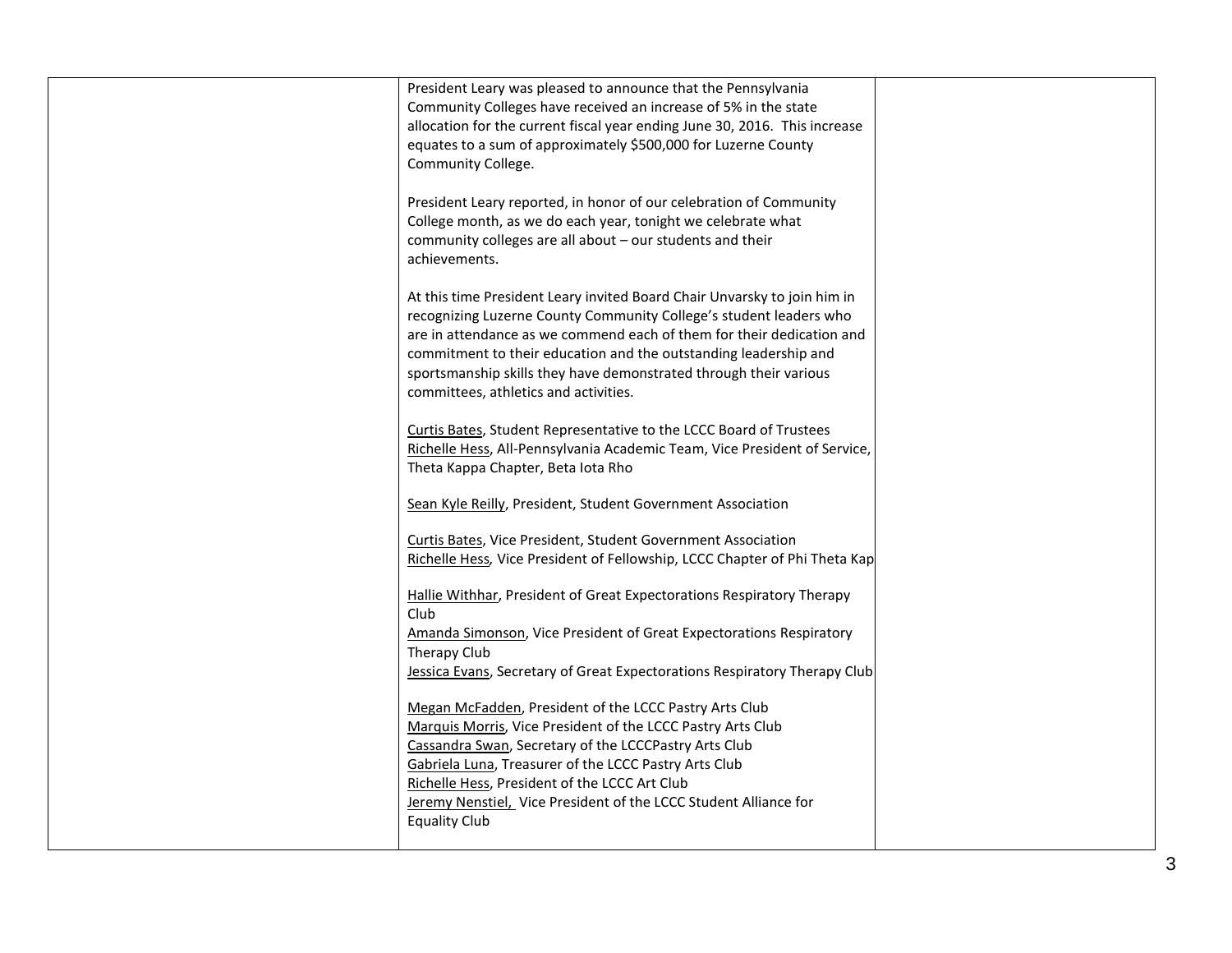|                    | David Matcho, President of the LCCC Computer Club                                   |  |
|--------------------|-------------------------------------------------------------------------------------|--|
|                    | April Owen, Secretary of the LCCC Computer Club                                     |  |
|                    | Robert Leshko, Special Activities of the LCCC Computer Club                         |  |
|                    |                                                                                     |  |
|                    | Bailey Eipper, LCCC Women's Volleyball Team                                         |  |
|                    | Briana Eipper, LCCC Women's Volleyball Team                                         |  |
|                    | Curtis Bates, dedication and participation on the 2015 LCCC Cross                   |  |
|                    | Country Team and selection as All American 3rd Team - 12 <sup>th</sup> Place Finish |  |
|                    | in the National Meet                                                                |  |
|                    | Austin Abild, LCCC Men's Baseball Team                                              |  |
|                    | Michael Bugonowicz, LCCC Men's Baseball Team                                        |  |
|                    | Zach Kollar, LCCC Men's Baseball Team                                               |  |
|                    | Troy Shurites, LCCC Men's Baseball Team                                             |  |
|                    |                                                                                     |  |
|                    | At this time, Board Chair Unvarsky, extended her thanks and                         |  |
|                    | appreciation to all the members in the audience who came out in                     |  |
|                    | support of their students.                                                          |  |
| Treasurer's Report |                                                                                     |  |
|                    | Joseph Gasper, Dean of Finance, presented the following Treasurer's                 |  |
|                    | Report for the period ending February 2016. As of February compared                 |  |
|                    | to the prior fiscal year the Current Fund Income of \$26,292,000 the                |  |
|                    | variance is (7.029%) and Expenses of \$21,824,000 is (1.04%). The                   |  |
|                    | Bookstore Income of \$2,472,000 is (12.09%) and Expenses of \$2,312,000             |  |
|                    | is (6.92%). Food Service Income increased \$2,000 or 0.088% and                     |  |
|                    | expenses \$14,000 or 5.47%. Plant Fund Income decreased \$229,000 or                |  |
|                    | (13.95%) and Expenditures increased \$23,000 or 0.65%.                              |  |
|                    |                                                                                     |  |
|                    | The Supplement the Tuition Income variance is \$1,509,000 and the Price             |  |
|                    | and Volume variance is listed on the report. Seminar Income shows a                 |  |
|                    | (8.07%) variance due to reasons listed on the report. The variance for              |  |
|                    | Course Fees is (9.22%) and for Non-Sponsor Income is (12.77%),                      |  |
|                    | attributable to a decline in the Out of State students. The variance in             |  |
|                    | Interest Income is primarily due to the Comm. of PA budget impasse.                 |  |
|                    | Please note that the College received Sponsor payments through                      |  |
|                    | September 2015 in March and April.                                                  |  |
|                    |                                                                                     |  |
|                    | Fringe Benefits variance is (5.59%) for reasons noted on the report.                |  |
|                    | 0.81% is the variance for Salaries and ERI variance is \$141,000. The               |  |
|                    | variance for Travel and Conference is 28.00% and 97.92% for Legal Fees              |  |
|                    | for reasons listed. As noted current year ADP Charges are included                  |  |
|                    |                                                                                     |  |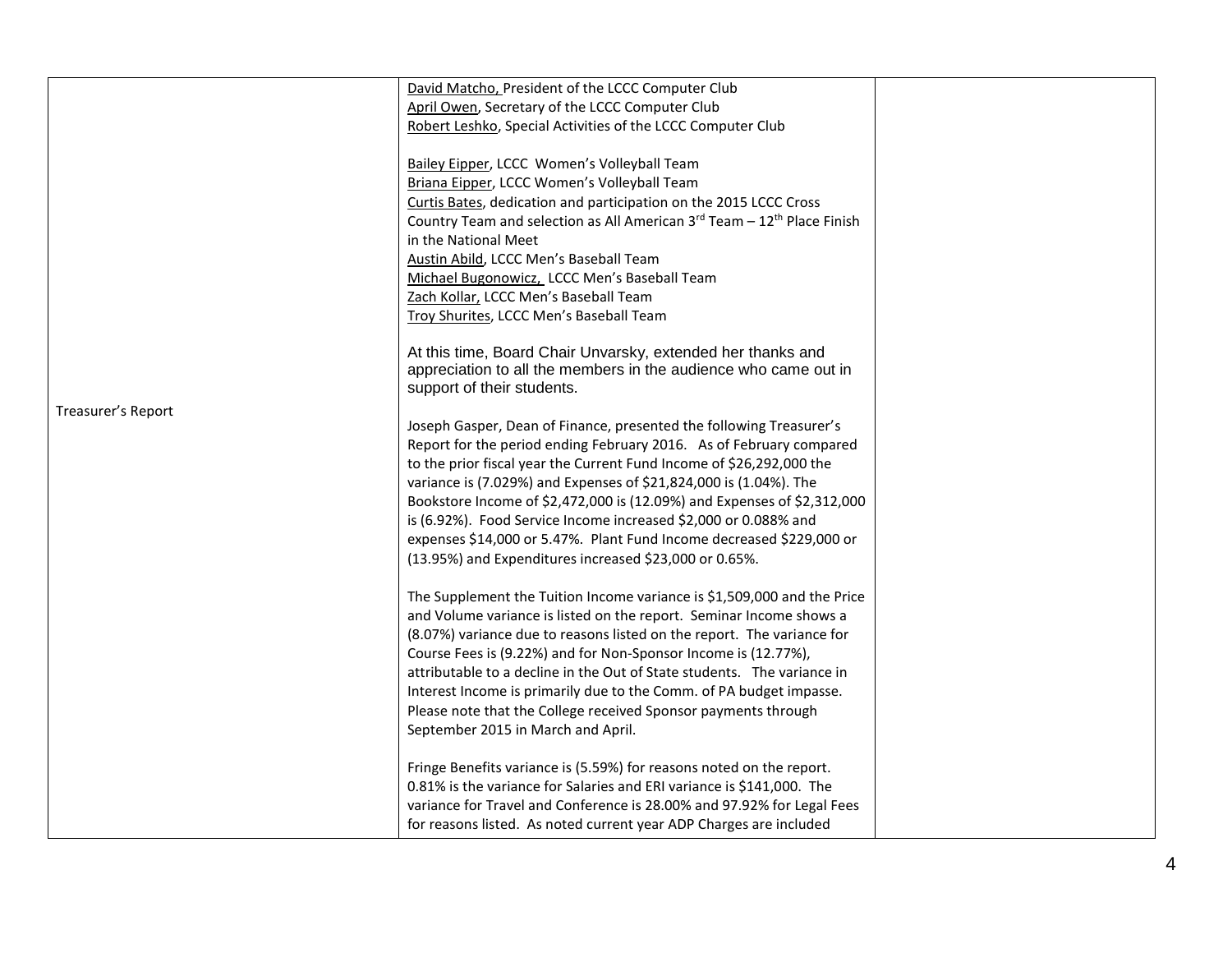| under the Consultant expense which decreased this year through the<br>efforts of Pam and Don Nelson. The remaining Consultant Expense is<br>down \$56,000. Advertising Costs show a variance of 17.95%. Utilities<br>are down \$80,000.                                                                                                                                                                                                                                                                                                                                                                                                                                                                                                                                                                                                                                                                                                                                                                                            |  |
|------------------------------------------------------------------------------------------------------------------------------------------------------------------------------------------------------------------------------------------------------------------------------------------------------------------------------------------------------------------------------------------------------------------------------------------------------------------------------------------------------------------------------------------------------------------------------------------------------------------------------------------------------------------------------------------------------------------------------------------------------------------------------------------------------------------------------------------------------------------------------------------------------------------------------------------------------------------------------------------------------------------------------------|--|
| Bookstore Report - The Textbook sales variance is (12.41%) and Other<br>Sales (10.37%). The related expense variance for Textbooks purchases is<br>(7.76%) and for Other Purchases is (8.72%).                                                                                                                                                                                                                                                                                                                                                                                                                                                                                                                                                                                                                                                                                                                                                                                                                                     |  |
| Food Service Report - The variance for Food Sales is (3.50%) compared<br>to the prior year. Fringe Benefits show a 30.77% variance due to a<br>change in the status of an employee. The Salary expense variance is<br>(4.85%) and 2.08% for Food Supplies.                                                                                                                                                                                                                                                                                                                                                                                                                                                                                                                                                                                                                                                                                                                                                                         |  |
| Plant Fund -The Capital Fees variance is (12.50%) and (15.28%) for the<br>Commonwealth of Pennsylvania Appropriation as explained on the<br>report. The Debt Service Expense variance reflects the annual change in<br>the debt service payment schedule. The annual change to the annual<br>replacement equipment lease and the timing of the payments account<br>for the Equipment Lease variance of 8.78%. We continue to work on the<br>2016-2017 college budget.                                                                                                                                                                                                                                                                                                                                                                                                                                                                                                                                                              |  |
| No report.                                                                                                                                                                                                                                                                                                                                                                                                                                                                                                                                                                                                                                                                                                                                                                                                                                                                                                                                                                                                                         |  |
| Curtis Bates, Student Representative to the Board, stated there are two<br>more weeks of classes in the semester. Throughout the year the<br>student body has accomplished a significant amount - we helped<br>increase awareness of poverty, raised money for various charitable<br>organizations, and gave assistance to those in needs, along with much<br>much more. We have been able to better ourselves, our college and<br>our community. We are so thankful for all of the opportunities we have<br>been given, and also for such a diligent staff, a heavily discounted<br>college tuition and ultimately the opportunity to succeed. This semester<br>isn't even over yet but there are a number of plans in the making for the<br>following year. Many students will be graduating in May and I know all<br>of us would be able to count it as a blessing for the impact that LCCC will<br>have on us will stick with us for the rest of our lives. I personally have<br>had so many incredible opportunities at LCCC. |  |
|                                                                                                                                                                                                                                                                                                                                                                                                                                                                                                                                                                                                                                                                                                                                                                                                                                                                                                                                                                                                                                    |  |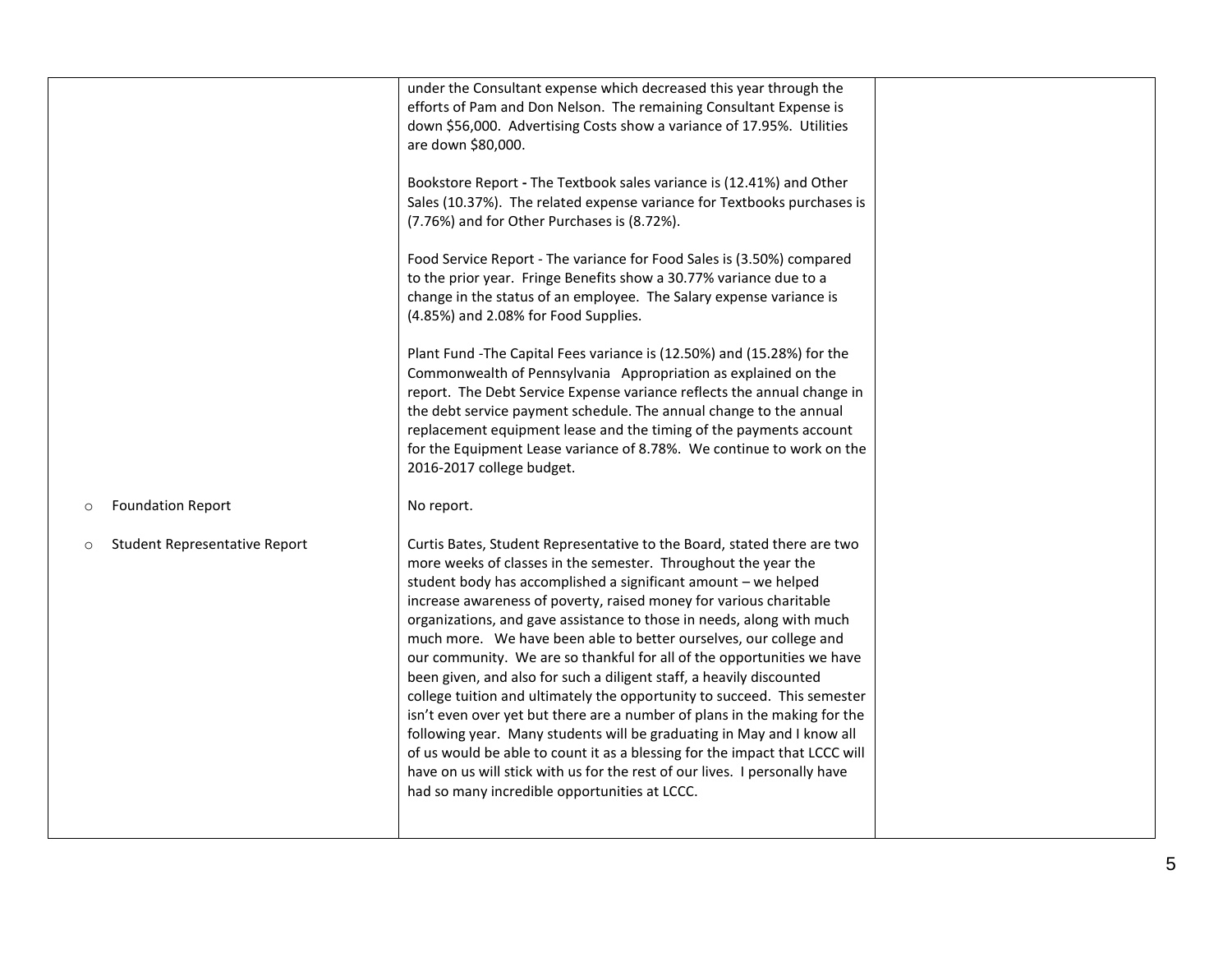|                                                                                                                             | At this time, Mr. Bates thanked the members of the Board for all the do<br>for Luzerne County Community College. On behalf of the LCCC Student<br>Body, Mr. Bates expressed his appreciation to the members of the<br>Board for their sacrifice of time and commitment to the College. Mr.<br>Bates stated serving as Student Representative to the Board was a<br>wonderful opportunity and experience and thanked the Board for this<br>amazing opportunity.<br>On behalf of the Board of Trustees, Board Chair Unvarsky wished Curtis<br>Bates success in all of his future endeavors. |                                                                                                 |
|-----------------------------------------------------------------------------------------------------------------------------|-------------------------------------------------------------------------------------------------------------------------------------------------------------------------------------------------------------------------------------------------------------------------------------------------------------------------------------------------------------------------------------------------------------------------------------------------------------------------------------------------------------------------------------------------------------------------------------------|-------------------------------------------------------------------------------------------------|
|                                                                                                                             |                                                                                                                                                                                                                                                                                                                                                                                                                                                                                                                                                                                           |                                                                                                 |
| 6. Report/Action of the Executive Committee<br>6A. Approval of Administrative Policy<br>Segregation of Duties for Financial | 6A. Board Chair Susan E. Unvarsky recommended the Luzerne County<br>Community College Board of Trustees the administrative policy -                                                                                                                                                                                                                                                                                                                                                                                                                                                       | 6A. Approved. Motion was made by John<br>Bryan; seconded by Michael J. Dubinski.                |
| <b>Transactions Policy</b>                                                                                                  | Segregation of Duties for Financial Transactions policy.                                                                                                                                                                                                                                                                                                                                                                                                                                                                                                                                  | Vote was all "yes". Motion carried.                                                             |
|                                                                                                                             |                                                                                                                                                                                                                                                                                                                                                                                                                                                                                                                                                                                           |                                                                                                 |
| 7. Report/Action of the Academic Committee                                                                                  | 7. Joan M. Blewitt, Ph.D., Chair, Board of Trustees Academic Committee,<br>presented the following Academic Committee report.                                                                                                                                                                                                                                                                                                                                                                                                                                                             |                                                                                                 |
| 7A. Program Additions, Deletions, and Modifications                                                                         | 7A.Recommend the Luzerne County Community College Board of<br>Trustees approve the Program Additions, Deletions and Modifications as<br>presented.                                                                                                                                                                                                                                                                                                                                                                                                                                        | 7A. Approved. Motion made by John R.<br>Serafin, Secretary; seconded by John<br>Bryan.          |
|                                                                                                                             |                                                                                                                                                                                                                                                                                                                                                                                                                                                                                                                                                                                           | Vote was all "yes". Motion carried.                                                             |
| 7B. Professor Emeritus 2016                                                                                                 | 7B.Recommend the Luzerne County Community College Board of<br>Trustees approve candidates, Dr. David Stout and Linda Walters, for<br>rank of Professor Emeritus 2016.                                                                                                                                                                                                                                                                                                                                                                                                                     | 7B. Approved. Motion made by<br>Margaret Steele; seconded by Erin K.<br>Keating.                |
|                                                                                                                             |                                                                                                                                                                                                                                                                                                                                                                                                                                                                                                                                                                                           | Vote was all "yes". Motion carried.                                                             |
| 7C. Approval of Administrative Policy<br><b>Placement Policy</b>                                                            | 7C.Recommend the Luzerne County Community College Board of<br>Trustees approve the administrative policy, Placement policy.                                                                                                                                                                                                                                                                                                                                                                                                                                                               | 7C. Approved. Motion made by Sheila L.<br>Saidman, Esq.; seconded by Brian Gill,<br>Vice Chair. |
|                                                                                                                             |                                                                                                                                                                                                                                                                                                                                                                                                                                                                                                                                                                                           | Vote was all "yes". Motion carried.                                                             |
|                                                                                                                             |                                                                                                                                                                                                                                                                                                                                                                                                                                                                                                                                                                                           |                                                                                                 |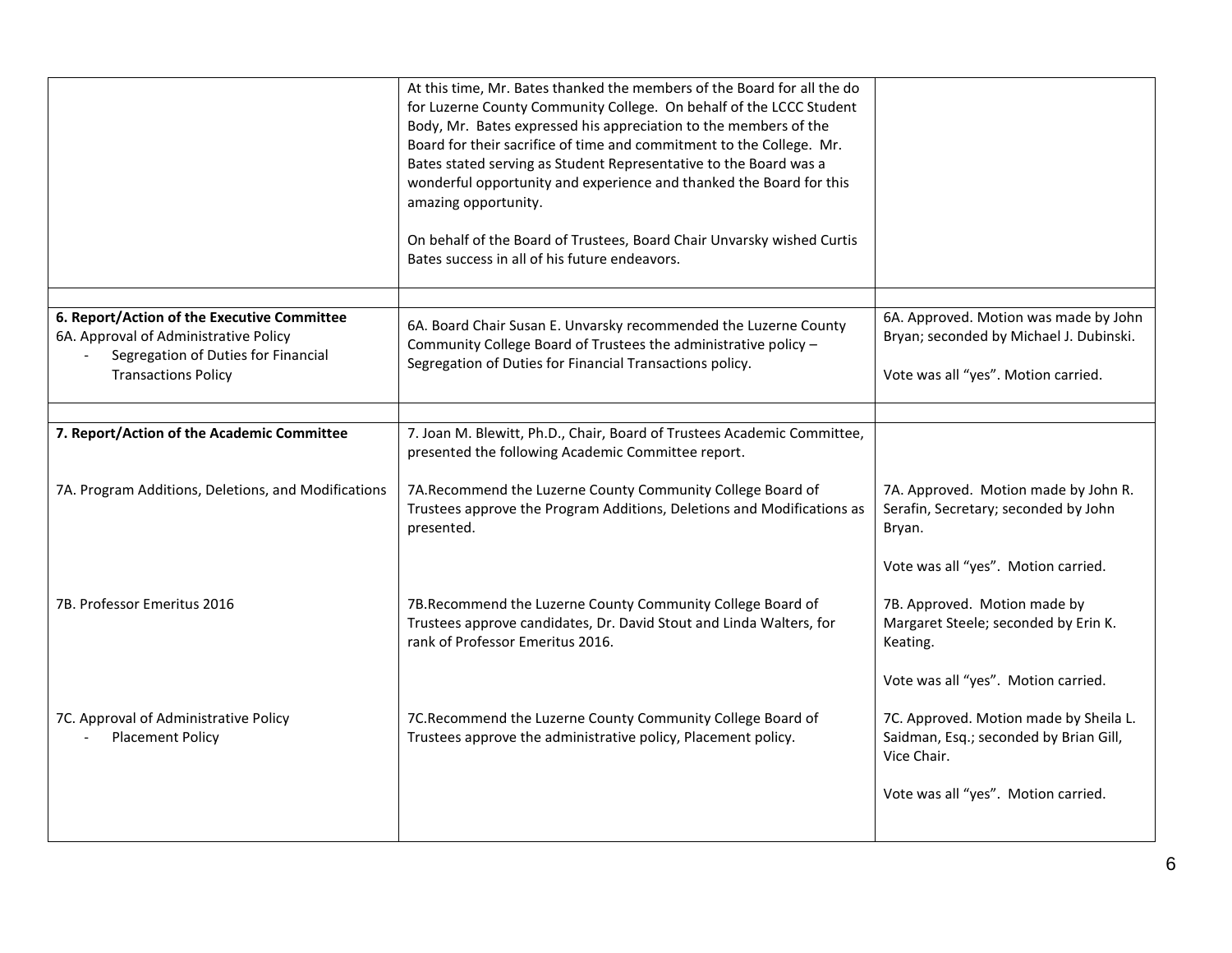| 8. Report/Action of the Finance Committee                                                                         | 8. Barry H. Williams, J.D., C.P.A., Chair, Board of Trustees Finance<br>Committee, presented the following action items.                                                                                                                                                                                                                                                                                                                                                                                                                                |                                                                                                                                      |
|-------------------------------------------------------------------------------------------------------------------|---------------------------------------------------------------------------------------------------------------------------------------------------------------------------------------------------------------------------------------------------------------------------------------------------------------------------------------------------------------------------------------------------------------------------------------------------------------------------------------------------------------------------------------------------------|--------------------------------------------------------------------------------------------------------------------------------------|
| 8A.Summary of Payments                                                                                            | 8A. Recommend the Luzerne County Community approve the summary<br>of payments as presented.                                                                                                                                                                                                                                                                                                                                                                                                                                                             | 8A. Approved. Motion made by John R.<br>Serafin, Secretary; seconded John Bryan.<br>Vote was all "yes". Motion carried.              |
| 8B. RFP, Portable Fire Extinguishers Inspection and<br>Maintenance                                                | 8B.Recommend Luzerne County Community College Board of Trustees<br>approve the proposal for Portable Fire Extinguishers Inspection and<br>Maintenance to Cintas at the following rates:<br>Cintas<br>Annual Inspection per NFPA<br>\$1.95<br>\$9.95<br>5lb. dry extinguisher recharge<br>10 lb dry extinguisher recharge<br>\$9.95<br>\$6.00<br>Hydrostatic testing<br>\$8.75<br>CO2 Recharge<br>6 year check<br>\$2.00                                                                                                                                 | 8B. Approved. Motion made by Elaine<br>Cook, R.N., J.D.; seconded by Lynn M.<br>Distasio.<br>Vote was all "yes". Motion carried      |
| 8C. RFP, Campus Security Services for LCCC Facilities<br>(Hazleton, Berwick, Kulpmont, WB, Main Campus-As Needed) | 8C. Recommend Luzerne County Community College Board of Trustees<br>approve the proposal for Campus Security Services for LCCC facilities in<br>Berwick, Hazleton, Wilkes-Barre, Kulpmont, and Main Campus (as<br>needed) to Legion Security at the following rates: Hourly rates first year;<br>\$16.50/hr., second year; \$17.00/hr., third year \$17.50/hr.                                                                                                                                                                                          | 8C. Approved. Motion made by Joan M.<br>Blewitt, Ph.D.; seconded by Sheila L.<br>Saidman, Esq<br>Vote was all "yes". Motion carried. |
| 8D. RFP, Game Room Services                                                                                       | 8D. Recommend Luzerne County Community College Board of Trustees<br>approve the proposal for Game Room Services to Kingston Amusement<br>Co. Inc. where the College will be paid 50% of all proceeds from the<br>equipment monthly.                                                                                                                                                                                                                                                                                                                     | 8D. Approved. Motion made by Michael<br>J. Dubinski; seconded by Joan M. Blewitt,<br>Ph.D.<br>Vote was all "yes". Motion carried.    |
| 8E. RFP, Athletic Trainer/Medical Services                                                                        | 8E. Recommend the Luzerne County Community College Board of<br>Trustees approve the proposal for Athletic Trainer/Medical Services to<br>Geisinger Wyoming Valley Medical Center in the amount of \$24,597.47<br>for year 1; \$25,335.39 for year 2 and \$26,095.45 for year 3.<br>Trustee John Bryan questioned whether this item was sent out to bid.<br>Mr. Len Olzinski confirmed the RFP was sent out to four newspapers and<br>on the College's website. It was also sent to Star Therapy and Old Forge<br>Chiropractic Therapy with no response. | 8E. Approved. Motion made by John R.<br>Serafin, Secretary; seconded by Lynn M.<br>Distasio.<br>Vote was all "yes". Motion carried.  |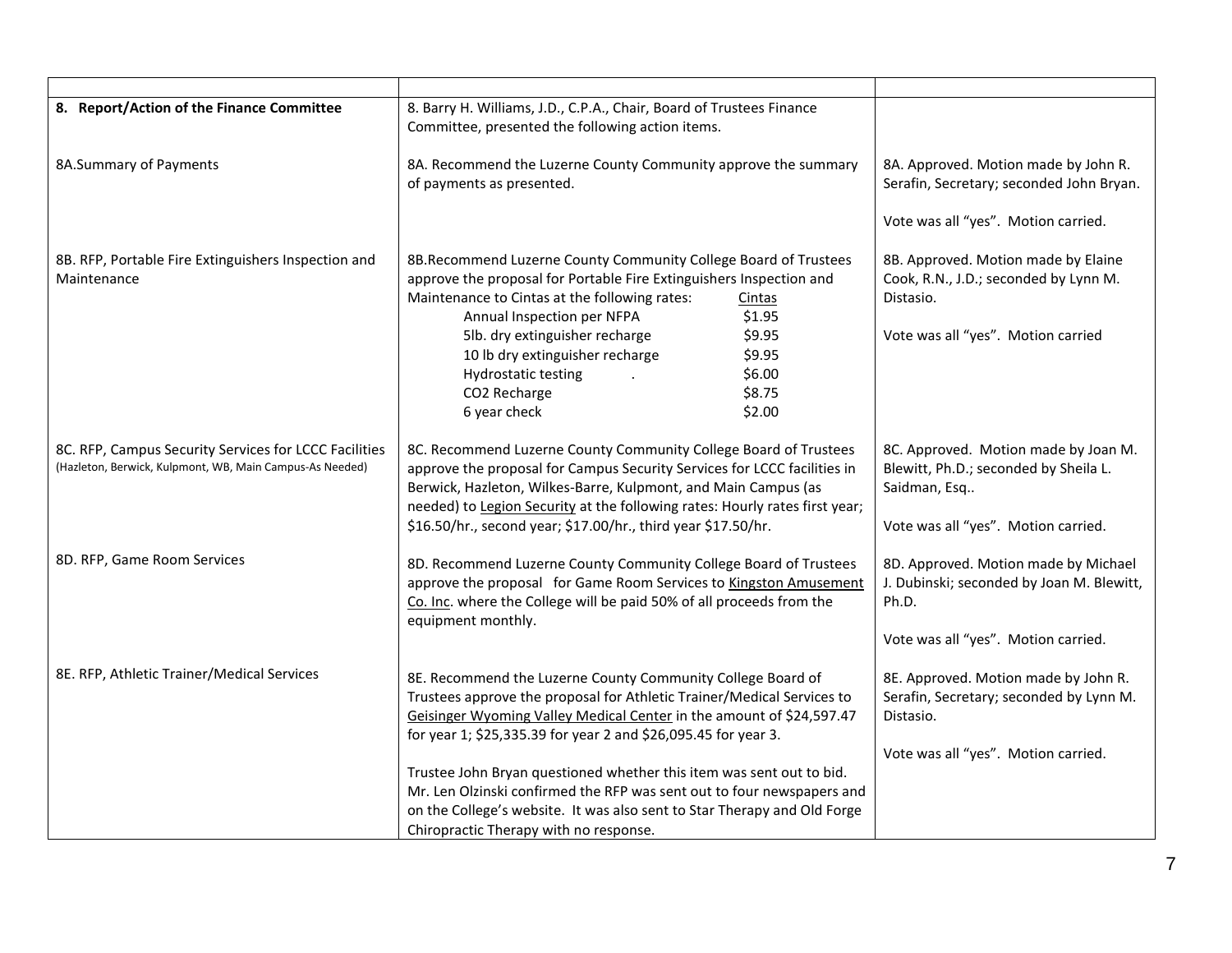| 8F. RFP, Food Vendor Services                                                 | 8F. Recommend Luzerne County Community College Board of Trustees<br>approve the proposal for Food Vendor Services to Canteen at the<br>commission rate of 25.0 % on all proceeds.                                                                               | 8F. Approved. Motion made by Elaine<br>Cook, R.N., J.D.; seconded by John Bryan.<br>Vote was all "yes". Motion carried.                                                         |
|-------------------------------------------------------------------------------|-----------------------------------------------------------------------------------------------------------------------------------------------------------------------------------------------------------------------------------------------------------------|---------------------------------------------------------------------------------------------------------------------------------------------------------------------------------|
| 8G.RFP, Remote Captioning Services for the Deaf<br>and Hard of Hearing        | 8G. Recommend the Luzerne County Community College Board of<br>Trustees approve the proposal for Remote Captioning Services for the<br>Deaf and Hard of Hearing to Karasch and Associates at the following rate<br>of \$84.00 an hour.                          | 8G. Approved. Motion made by Margaret<br>Steele; seconded by Sheila L. Saidman,<br>Esq.                                                                                         |
| 8H. RFP, Educational Interpreter Services for the<br>Deaf and Hard of Hearing | 8H.Recommend the Luzerne County Community College Board of<br>Trustees approve the proposal for Educational Interpreter Services for<br>the Deaf and Hard of Hearing to Interpretek at the at the following rate<br>of \$65.00 an hour with a one hour minimum. | Vote was all "yes". Motion carried.<br>8H. Approved. Motion made by John R.<br>Serafin, Secretary; seconded by Elaine<br>Cook, R.N., J.D<br>Vote was all "yes". Motion carried. |
|                                                                               |                                                                                                                                                                                                                                                                 |                                                                                                                                                                                 |
| 9. Report/Action of the Human Resources<br><b>Committee</b>                   | 9. Board Chair Unvarsky presented the following report.                                                                                                                                                                                                         |                                                                                                                                                                                 |
| 9A. Recommend Approval of Faculty Promotions                                  | 9A. Recommend the Luzerne County Community College Board of<br>Trustees approve, in accordance with the Faculty Association Contract,<br>the following seven (7) faculty members for promotion:                                                                 | 9A. Approved. Motion made by Joan M.<br>Blewitt, Ph.D.; seconded by Brian Gill,<br>Vice Chair.                                                                                  |
|                                                                               | Professor: Barbara Montante, Thomas McHugh and Marisue Rayno                                                                                                                                                                                                    | Vote was all "yes". Motion carried.                                                                                                                                             |
|                                                                               | Associate Professor: Noreen Brzozowski, Timothy Campbell,<br>Deborah Flynn and Jeffrey Schultz                                                                                                                                                                  |                                                                                                                                                                                 |
|                                                                               |                                                                                                                                                                                                                                                                 |                                                                                                                                                                                 |
|                                                                               | <b>Informational Items</b>                                                                                                                                                                                                                                      |                                                                                                                                                                                 |
| 1. Unfinished Business of Previous Meeting                                    | 1. N/A.                                                                                                                                                                                                                                                         | 1. No action required.                                                                                                                                                          |
| 2.Informational Report of the Executive Committee                             | 2. Board Chair Susan E. Unvarsky noted Committee meeting minutes<br>were included in the Board packets.                                                                                                                                                         | 2. No action required.                                                                                                                                                          |
|                                                                               |                                                                                                                                                                                                                                                                 |                                                                                                                                                                                 |
| 3. Informational Report of the Human Resources<br>Committee                   | 3. No report.                                                                                                                                                                                                                                                   | 3. No action required.                                                                                                                                                          |